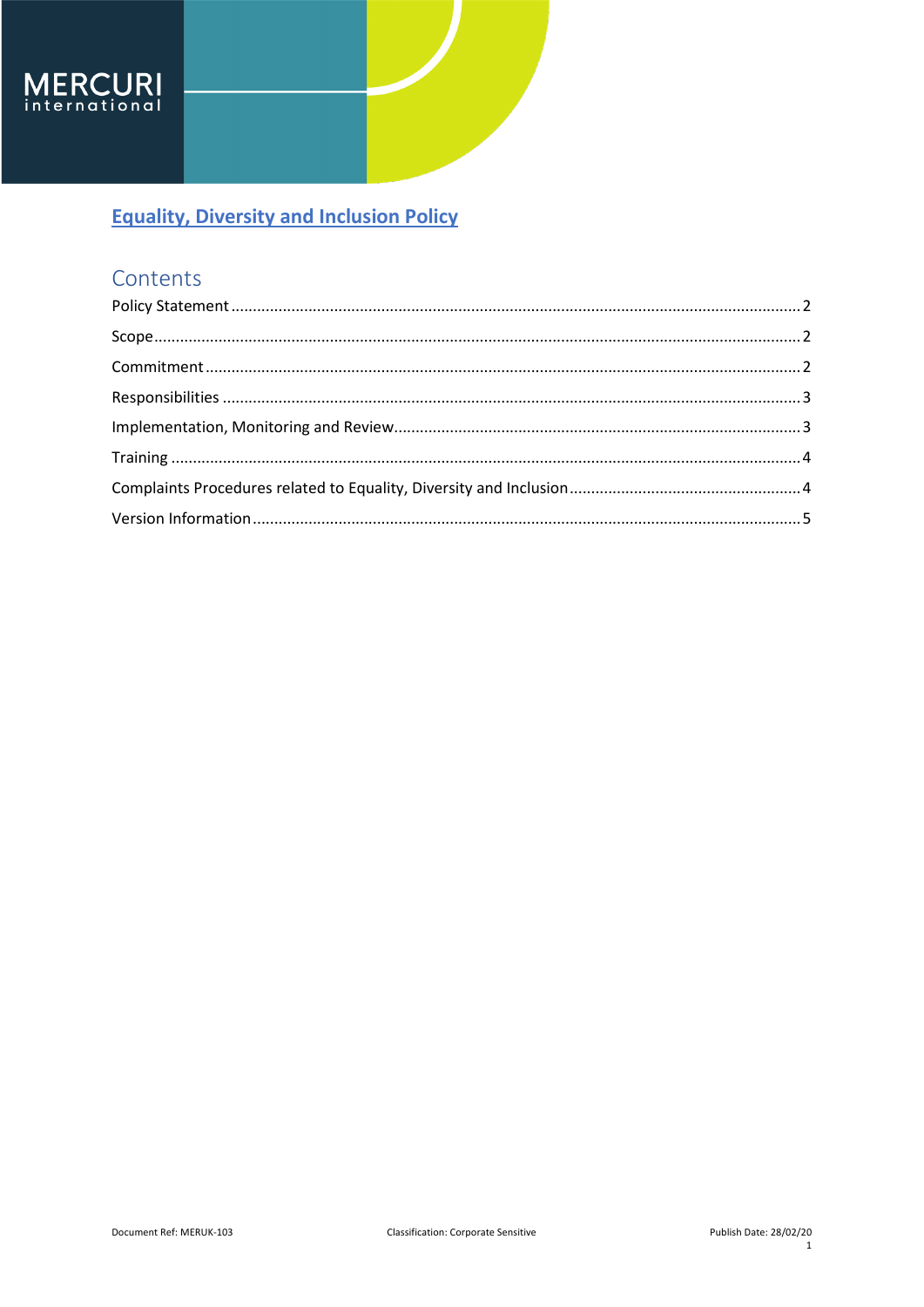

### <span id="page-1-0"></span>Policy Statement

MERCURI INTERNATIONAL (UK) LTD recognizes that providing equality of opportunity, valuing diversity and promoting a culture of inclusion are vital to our success.

We want our staff and learners to reflect the diversity of the regional, national, and international communities that we serve and influence. We aim to be a place where people can be free to be themselves no matter what their identity or background.

By creating a working, learning and social environment in which individuals can utilize their skills and talents to the full without fear of prejudice or harassment, we aim to create a culture where everyone can reach their fullest potential.

We will ensure that equality is embedded in all our activities, policies and decisions and will work with our partners to share good practice. Key to this is our commitment to implementing a programme of activity to progress our equality aims and objectives.

#### <span id="page-1-1"></span>Scope

This policy applies to all current and potential learners and staff working within MERCURI INTERNATIONAL (UK) LTD on a paid or voluntary basis, internal or external assessors, consultants, and visitors or contractors who visit our premises. It covers discrimination on the basis of age, disability, gender reassignment, marriage and civil partnership, pregnancy and maternity, race, religion and/or belief, sex or sexual orientation as set out in the Equality Act (2010).

## <span id="page-1-2"></span>Commitment

Equality is at the heart of MERCURI INTERNATIONAL (UK) LTD's Strategy which sets out our values and goals. Our aim is to make full use of people's talents and skills by creating an open and inclusive workplace culture where people from all backgrounds can work together with dignity and respect.

We will take active steps to fulfil our responsibilities and promote good practice by:

- Complying with legal obligations in a transparent manner.
- Developing and publishing company-wide diversity objectives as well as mainstreaming equality, diversity and inclusion (EDI) into the company's planning process for all departments.
- Publishing this policy widely amongst staff and learners, together with policy assessments, equality analysis and results of monitoring.
- Assessing the impact of policies and practices to identify, remove or mitigate any disadvantage to underrepresented groups.
- Taking measures to eliminate discrimination.
- Taking action to redress any gender, racial or other imbalance including monitoring the recruitment and progress of all learners and staff, collecting and collating equalities information and data and publishing this as required, and acting on any inequality revealed by the data.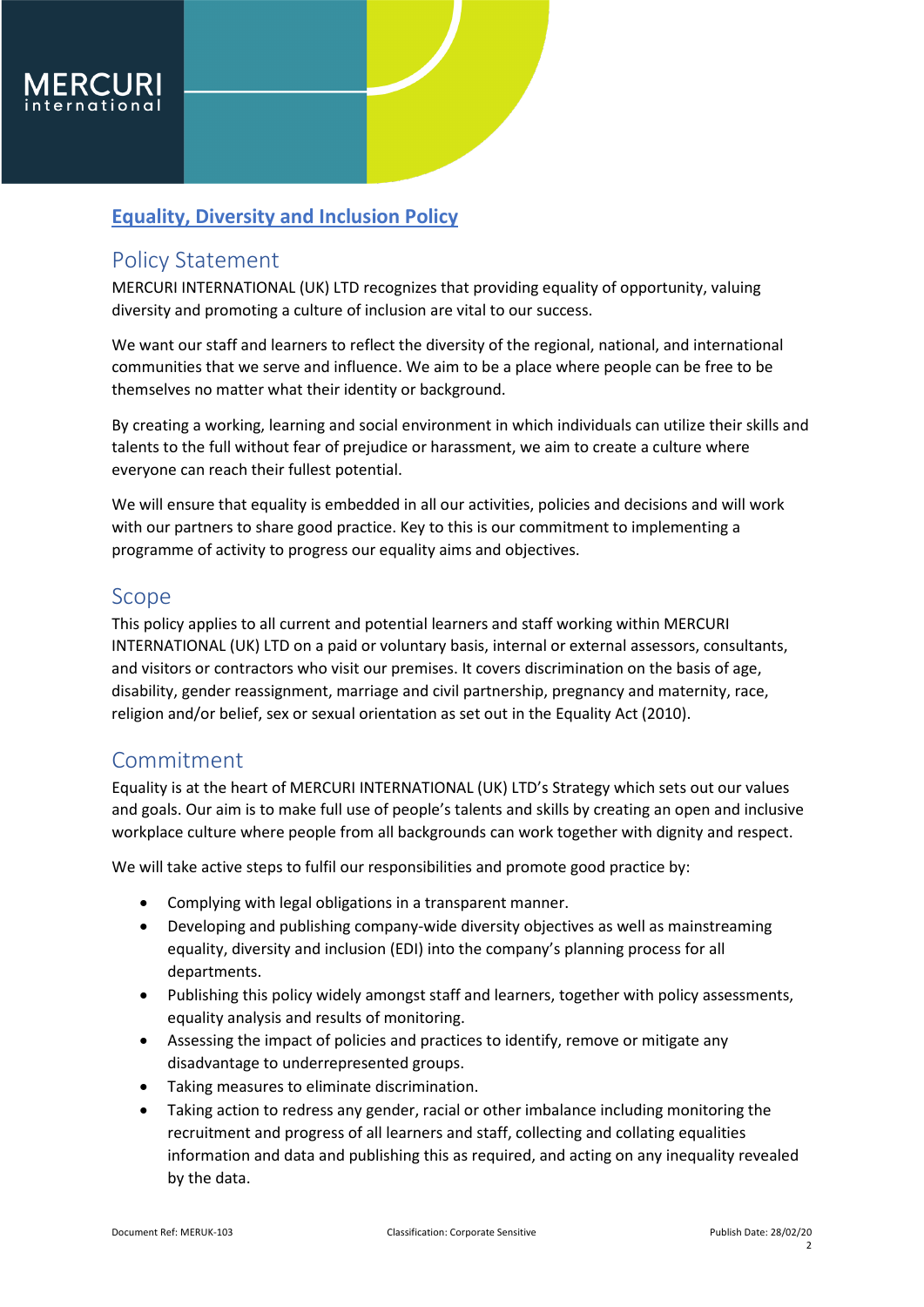

- Fostering good relations between persons who share a protected characteristic and persons who do not.
- Promoting awareness and understanding of EDI matters among staff and learners through policies, training, guidance and campaigns.
- Engaging with staff and learners in respect of changes which may affect their employment or study.
- Ensuring that existing staff and learners, as well as applicants to work or study, are treated fairly and judged solely on merit and by reference to their skills and abilities.
- Raising awareness of our policies and commitment to EDI with external suppliers, contractors and partners and encouraging them to follow similar good practice.
- Ensuring the company's estate is, as far as reasonably possible, welcoming and accessible to all.
- Making sure reasonable adjustments are made, as appropriate, to enable disabled staff and learners to overcome barriers in the working, learning and social environment.
- Requiring that learning and teaching material, where practical, includes positive, diverse, non-stereotypical content.
- Ensuring staff and learners are provided with appropriate tools so that they feel confident to discuss EDI issues and raise any concerns.
- Dealing with potential and actual acts of discrimination, harassment and bullying appropriately under relevant company policy and taking appropriate action where necessary.
- Consulting with staff & learners on EDI issues through existing mechanisms.

## <span id="page-2-0"></span>Responsibilities

- All staff and learners within MERCURI INTERNATIONAL (UK) LTD have a responsibility to promote EDI.
- The Managing Director has ultimate responsibility for ensuring that this policy is fully implemented.
- The Managing Director, supported by the MERCURI INTERNATIONAL (UK) LTD team, is responsible for leading the implementation of the company's strategy in relation to equality, diversity and inclusion for both staff and learners.
- The Equality, Diversity and Inclusion Lead has responsibility for the co-ordination, support and delivery of this work.

## <span id="page-2-1"></span>Implementation, Monitoring and Review

This Policy will be implemented and reviewed through the company's Equality and Diversity Action Plan. Progress against actions and objectives will also be reported to the Managing Director on a quarterly basis and the Action Plan updated and circulated to all relevant parties. Any relevant risks or issues will be escalated as per the company's Risk Register process.

We will assess the impact of this Policy by monitoring as follows: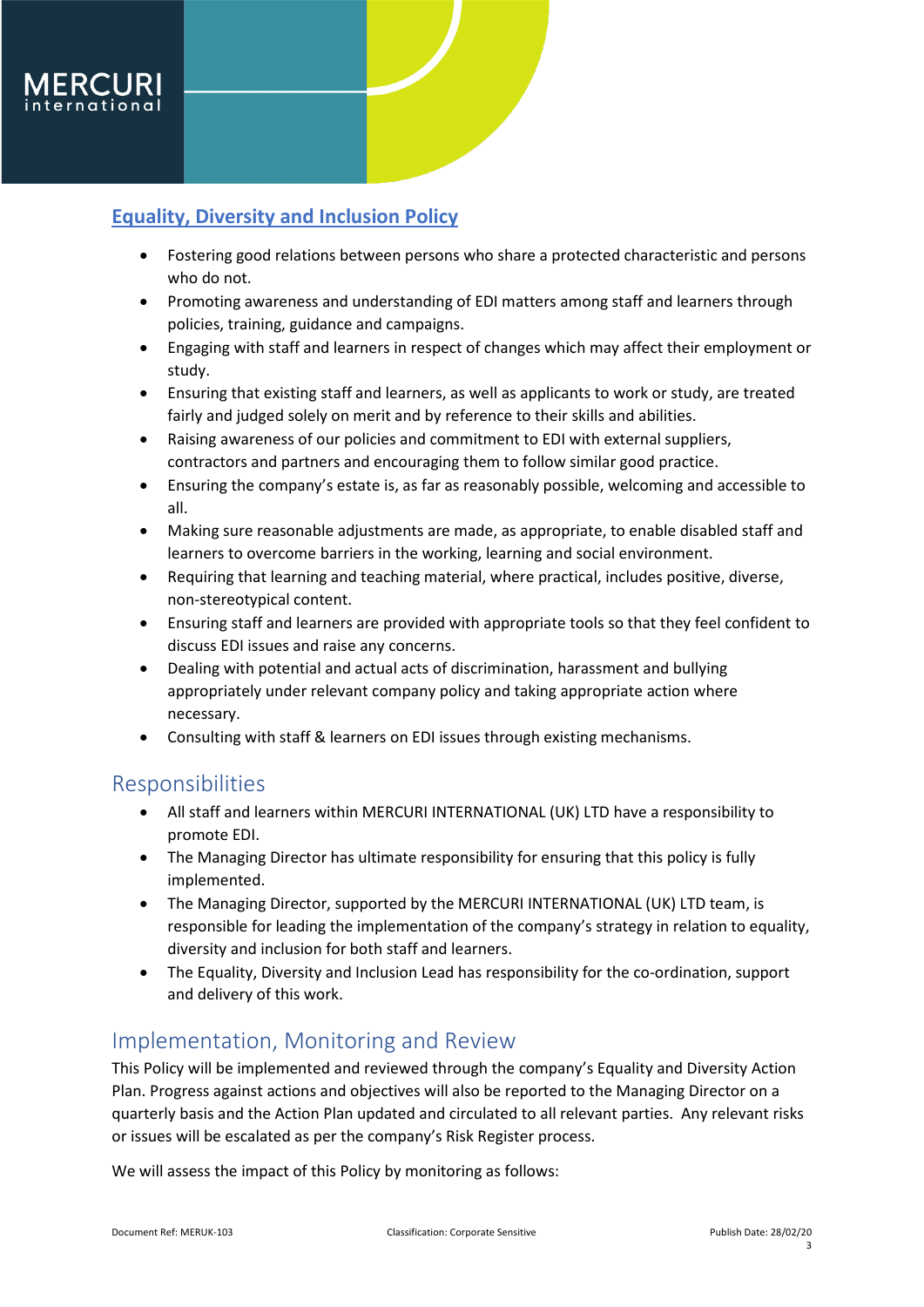

- Collection & analysis of staff monitoring data with regard to recruitment, training, promotion, re-grading and complaints and report this information annually to the Board of Governors and the Senior Management team.
- Collection & analysis of student monitoring data with regard to recruitment, progression and completion and report this information annually to the Board of Governors and the Senior Management team.
- This Policy will be reviewed on annual basis to ensure that it reflects best practice and current legislation. We will consult widely with the Board of Governors and the Senior Management team, training teams and other stakeholders.

## <span id="page-3-0"></span>**Training**

All staff are required to take part in EDI training appropriate to their role with new staff required to take EDI training as part of their induction. Information on all related training is available on request.

## <span id="page-3-1"></span>Complaints Procedures related to Equality, Diversity and Inclusion

The company expects all members of staff and learners to treat others equitably, with dignity and respect. Any members of our company who believe they have been discriminated against, harassed or bullied have the right to make a complaint free from victimisation or fear of retaliation.

When making a complaint, normally the matter should be raised informally in the first instance with the individual's line manager.

Making a complaint does not prejudice an individual's right to make use of other procedures, including the Respect at Work or Study policies or Grievance procedures.

We aim to support and protect anyone who makes a complaint, or who acts as a witness, under these procedures from victimisation or retaliation.

Members of the public should address complaints to *ukinfo@mercuri.co.uk* in the first instance.